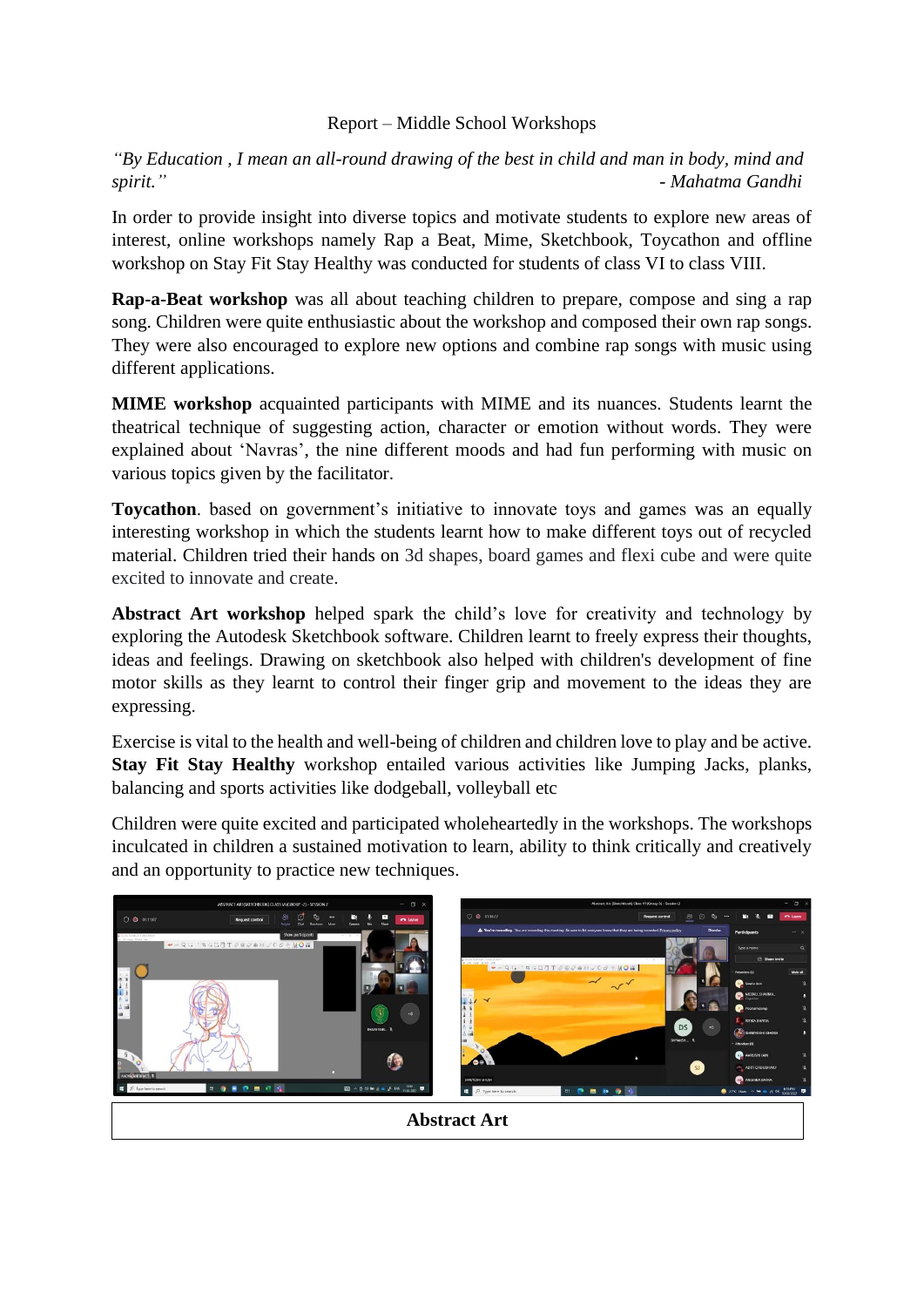

## **Toycathon**





## **MIME**



**Stay Fit Stay Healthy**